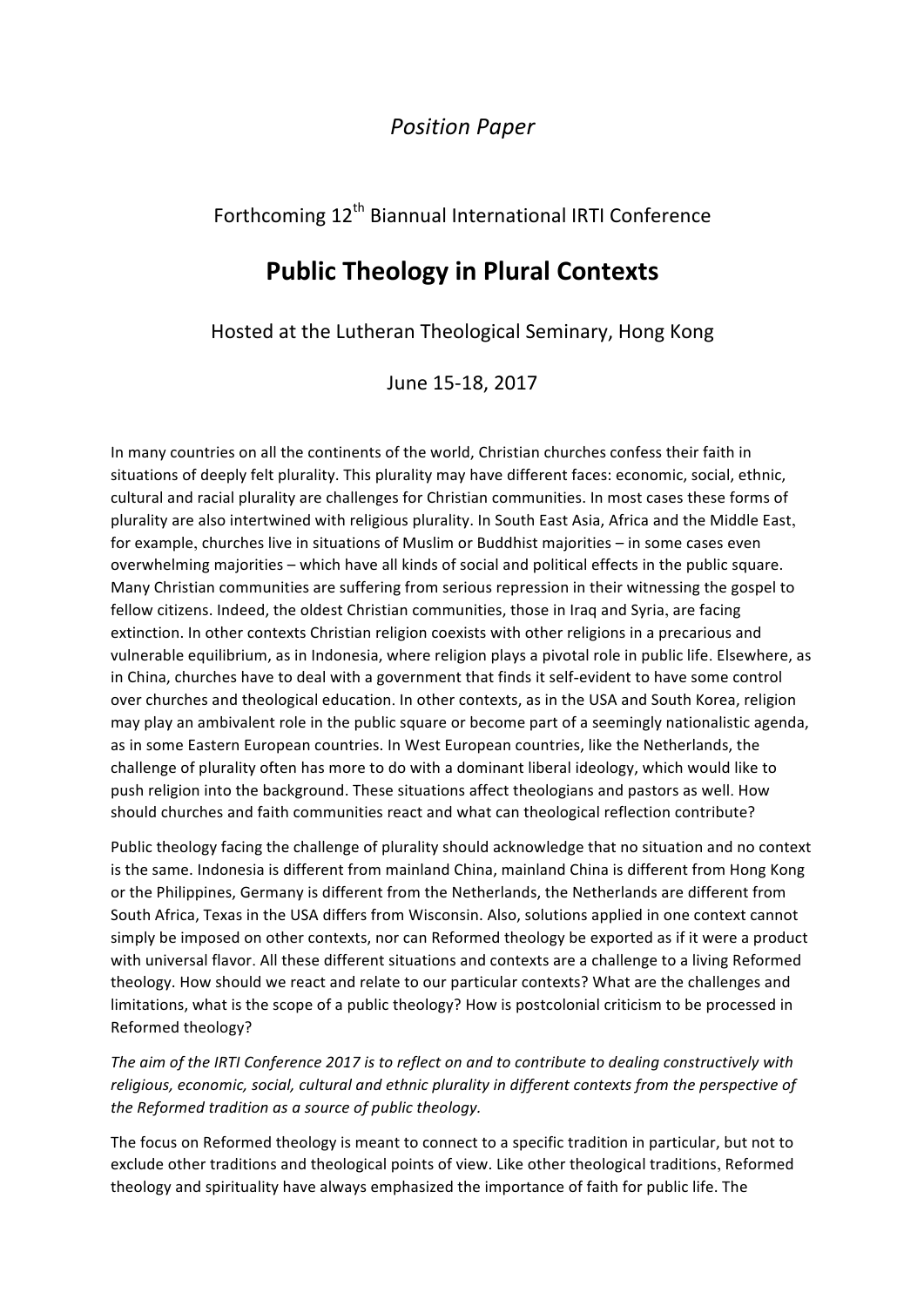confession of God as the sovereign Governor and Lord of the world has implied the claim that, somehow, social, cultural and political life should be gathered under obedience to the gospel. The themes of the sovereignty of God, the distinction of law and gospel, the doctrine of the two reigns, the relations between Church and State, the place of the Sermon of the Mount in ethics, to mention only a few topics, they all point to the fact that Reformed theology did not neglect the public significance of theology. On the contrary, in various ways and contexts it tried, in trial and error, to contribute to peace and welfare in society, to strive for 'public justice', to summon resistance against ungodly and unjust powers, to build up social practices and institutions and to serve God and the neighbor in all spheres of life.

Admittedly, through the ages, these contributions were also disrupted by oppressive theocratic aspirations, Western/Northern superiority, and cultural and social dominance of privileged groups like male, Western and white people over others, resulting in oppression and exclusion. In our times we are challenged, again, to develop a viable public theology and, most of all, an embodied practice of Christian life that does justice to both the implications of the Christian faith for public life and the concrete social, religious, political and cultural local contexts. How should a helpful public theology be constructed and proceed in the plural contexts of our times? How should this be practiced and embodied in our communities? What are criteria and viable ways for doing theology that foster the good life for all in our contemporary societies, as proclaimed in the gospel?

Public theology should be *realistic* theology. This means that the term 'public' should not be restricted to politics or any other center of meaning. The conventional distinction between public and private, too, should be critically assessed. Modern society is characterized by a functional differentiation of subsystems, such as education, health care, industry, business, religion, media, and sports. All these domains are more or less independent and at the same time interconnected. Public theology should be realistic and help people to analyze and understand their situations and discern the spirit of the times. How should theology support investors, politicians, employers, employees, engineers, teachers, sportsmen and sportswomen to promote justice and the honor of God, each in their particular field? No situation is the same and no country is the same as the other. Therefore, the help and effort of theologians from all over the world is needed and their input to the conference is warmly welcomed. Reformed theology will be living and viable when we take our different contexts and situations seriously, when we address issues of power structures, and attempt to reflect on our situation in the light of Scripture and in conversation with former and contemporary theological voices.

#### *Keynote Speakers*

We are pleased to confirm the participation of the following keynote speakers:

Dr. Zhibin Xie, Professor of Christian Philosophy and Ethics, Department of Philosophy, Tongji University, Shanghai, China

Dr. Mery Kolimon, Lecturer in Contextual Theology at the Theological Faculty of Artha Wacana Christian University, Kupang, East Nusa Tenggara, Indonesia

Dr. Richard Mouw, Professor of Faith and Public Life and Emeritus President of Fuller Theological Seminary, USA

Dr. Carver Yu, Abundant Grace Distinguished Professor and Emeritus President of China Graduate School of Theology, Hong Kong, China

Dr. Stephen Tong, Pastor, Evangelist and Teacher Reformed Evangelical Church of Jakarta, Indonesia